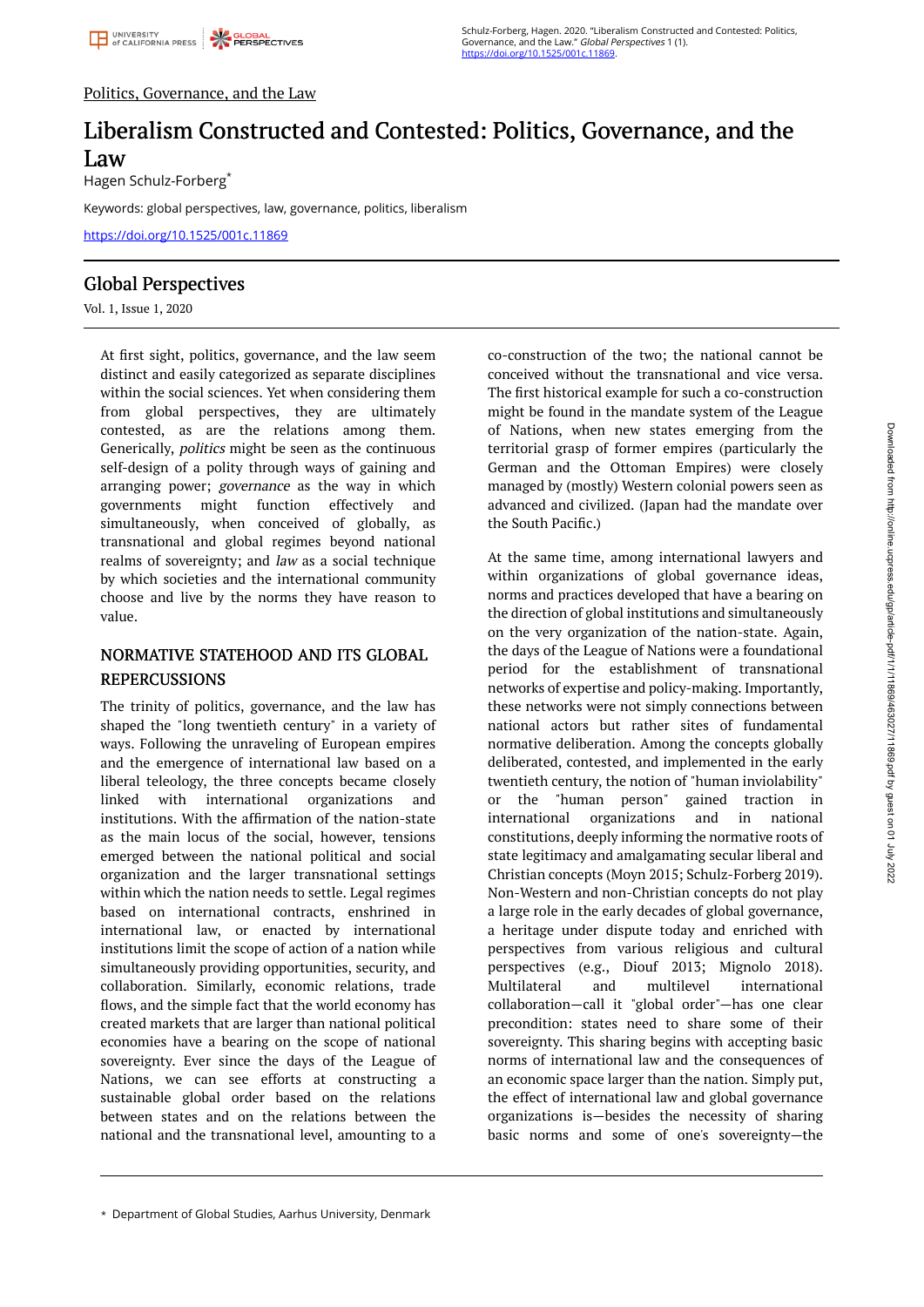limitation of politics, because decisive elements shaping the national polity are not bound by a nation's territorial limits.

Politics, governance, and the law are conceived in Global Perspectives as efforts at combining the social with the economic in ways that promise peaceful relations within and between nation-states. Law is about social practice and norms, but it also, and crucially, connects its reflections on both with the economy. Law also has strong political repercussions, taming the political realm by consciously limiting its scope—a crucial state function that could be observed in the early years of the Trump administration in the United States, when the president challenged the courts, which were forced to confirm their status as the root source of law and thus legitimacy.

But is the definition of the limits of politics and of ideal institutional arrangements not in itself a political act? Is law free from enacting a utopian vision of the good society? Are constitutionalism and the rule of law free from assumptions defining a telos for society—that is, does the law just administer society's evolving norms? Clearly, the law has a normative drive and marks a contested field. Voices and perspectives from formerly colonized countries heavily criticize and contest elements of international law, including the concept of human rights (Koskenniemi 2004; Moyn 2010; Anghie 2005; Ruskola 2013; Neff 2014; Jensen 2016; Sahle 2019), which is seen by some as representative for entrenching unequal relations and keeping certain regions and their actors forever "in the waiting room of history" (Chakrabarty 2000). The Western origins of concepts such as "human rights" or "human inviolability" also stand accused of capturing individuals from non-Western societies—as well as the societies themselves—inescapably in a cage of "black reason" (Mbembe 2017) that keeps rubbing in difference, hierarchy, and subjugation based on an older (liberal) script from the nineteenth century, perpetuated and permutated to this day. Western societies are confronted with the argument that their progress, affluence, and welfare were built during the postwar period on the exploitation of cheap labor and accessible resources from former colonies and that the affluence of the West is still maintained and sustained by such hierarchies. At the same time, the early wave of subaltern studies is also not free from normative viewpoints; some accuse it of essentializing a cultural bedrock of "the Orient" while criticizing the West for doing the same (Chibber 2013).

Basic norms are contested globally almost on a daily basis. The list is long. Sovereignty and human rights are prominent on this list, and so are justice, welfare, inequality, and many more. Who has the legitimacy to tell others how to best run their affairs? On the basis of which ideas and goals does one know governance is "good"? What formerly seemed to be undisputed within the social sciences is moving into the spotlight as a crucial question for the twenty-first century.

Describing the aggregation of regimes, laws, and practices within which global relations unfold and are regulated at the same time, governance is never innocent. While its manifold institutions and actors strive to shape global relations in sustainable, peaceful, just, and—ever more important—climatefriendly (or at least climate-conscious) ways, governance both disseminates and is driven by ideational constellations like any other regime, creating power relations, contestations, and political consequences in its wake (Koskenniemi 2004). A typical product of transnational ideational constellations is what can be called normative statehood: a canon of ideas and practices, fleshing out ways in which states might best organize their internal and external affairs, is produced within networks of global governance. Mostly, notions of normative statehood are of liberal currency, and the notion that others need to "catch up" by (re)designing their polities and economies according to advanced ways has been deeply ingrained in the ideational constellations of transnational governance since at least the days of the League of Nations' mandate system, which was built following the logic that various stages of development—A, B, and C mandates, the letters representing how far the mandate territories had advanced to civilized status, a kind of early rating system—can be identified and need to be gone through before "the waiting room of history" can be left and one's number is finally called (Pedersen 2015). Ever since the concept of development first emerged in the 1930s (when it mostly applied to Central and Eastern European states), such tensions between the advanced and "the behind" have been ingrained in the concept of development—a forceful key concept of transnational governance fraught with good intentions, misapprehensions, and tensions. For decades, action plans, policies, recommendations, and full-blown conditionalities regarding economic and social organization have constantly emerged. They are based on arguments derived from concepts defined as basic norms within international law, and they always find their legitimacy in relation to these basic norms and to the overarching goal of constructing a peaceful order.

Following, for example, the agreement on human rights as the cornerstone of international law at the United Nations after the Second World War, since the 1950s activating the concept of human rights at the level of the United Nations has served non-Western nations as a tool to gain global recognition (Mazower 2012; Moyn 2014; Jensen 2016) and to claim their equal status in world affairs. Human rights have also deeply changed Western countries beyond the constitutional level and have become central to democratic routines of legitimacy. Human rights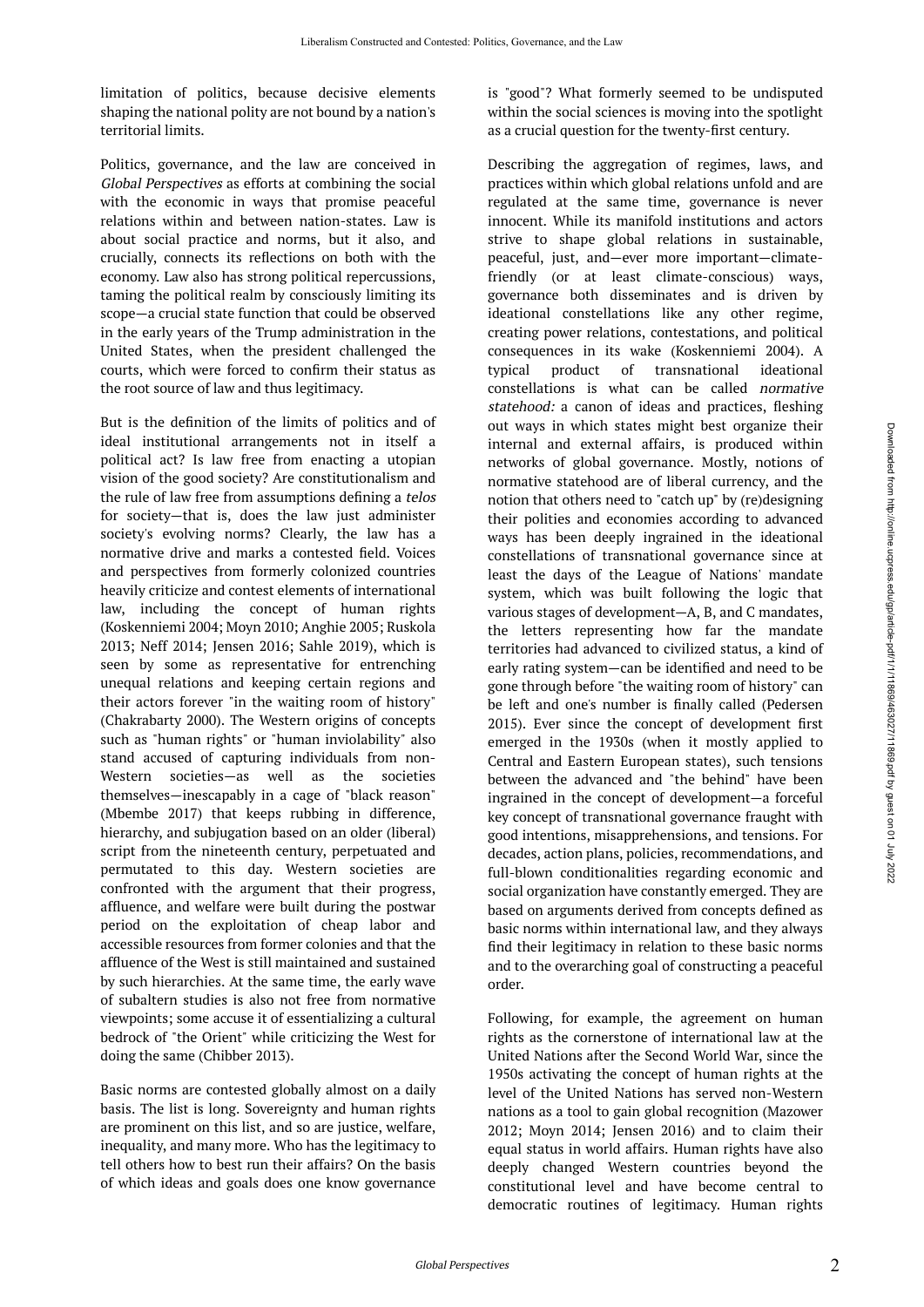activism has permeated political practices of coming to terms with the past, dealing with past atrocities (and defining atrocities in the first place), and dealing with the adequate way of remembering victims of atrocities—as well as erecting new fault lines and inequalities and inducing struggle over unstable resources for victims of human rights atrocities (David 2020). Also, the human rights-based approach has increasingly entered the business world, informing the duty of business to act in conformity with the common good and to the detriment of more social democratic notions of "economic democracy." Theories of self-limiting and self-democratizing effects of global governance constellations depict the possibility of a pathway to reaching again a new form of economic democracy in which even transnational business needs to bend its knee to ethical pressure and be open to more democratic control of economic agency (Teubner 2020).

Where these businesses pay their taxes, as well as how much they pay, is another matter and another deeply political effect of economic governance regimes larger than national political economies. Indeed, the transnational economic regime is in direct relation to nation-based social politics. The tendencies to national political closure that are gaining ground around the world in the form of new populism and authoritarianism call for close scrutiny (Biebricher 2020). As such, the concept and practice of nationstate democracy and its relation to a world economy and a world polity are back in focus and need to be openly tackled from global perspectives. For decades, a discourse assuming democratization via legal constructions and market expansion—"integration through law"—dominated the social sciences (Cappelletti, Seccombe, and Weiler 1986; Joerges 2016; Voßkuhle 2017). New and critical voices have emerged, however, and are increasingly based on sophisticated research both on historical origins and developments, and on contemporary ideational constellations informing Western ideas of law, capitalism, and democracy as these meet and are contested by non-Western global actors (Orford 2006; Dallmayr and Tingyang 2013; Schulz-Forberg 2014; Slobodian 2018; Pistor 2019; Weber 2020). That politics, governance, and the law are ultimately shaped by human agency has become the center of attention once more. Similar to the period following the First World War, not only have global and national actors grown conscious of their enactment of established norms, but their shaping of new norms and hegemonic conceptualizations of normative statehood are currently undergoing change, historicizing the dominant vision of the 1990s marketbased global vision of unleashing market forces to create democracies in their wake. Ties between economy and democracy are being reconceptualized today. So are the normative notions of statehood that go along with the relation between democracy and the economy, both nationally and globally—and climate change and digitization are adding to the intensity of discussion.

### LIBERALISM CONSTRUCTED AND **CONTESTED**

Undoubtedly, then, the constructed nature of the postwar liberal international order as well as the very construction of any market economy are clearly evident. Politics, governance, and the law map the field within which crucially important ideational constellations are negotiated, concrete policies and rules as well as normative frameworks for political actors are established, undermined, and reestablished. The interrelations between politics, governance, and the law were and are still marked by tensions within and between the three concepts and by idealized visions of their unfolding.

Pulling politics, governance, and the law together means going to the roots of global order construction. It also means being aware of the open-ended character of that same construction. It is never finite, never automatically follows a script, never just falls into place once the parameters are defined. The interplay of politics, governance, and the law creates a playing field so vast and so filled with both open-ended possibilities and narrow-minded, strict conditionalities that it is of fundamental interest from global perspectives. The field of inquiry constructed in this way contains notions of ideal social orders, of political economies and their interplay, indeed their very design. The politically and economically constructive force of the law, particularly international law, is a marked characteristic of the twentieth century and continues to be so today. Indeed, progress through law (rather than politics) has been a leitmotif in international law ever since at least the Second World War—a leitmotif turning sour recently, it seems, in light of political developments that point in unexpected directions. Unexpected by the social sciences, at least, whose very epistemology is undergoing critical revision, too, as the political nature of epistemology becomes increasingly apparent and the ideological undertones of the social sciences are excavated and contested (Mignolo 2009; Sousa Santos 2014; Beddeleem 2020).

What is increasingly at stake in the twenty-first century is an amplification of twentieth-century struggles over legitimate national and global order—and how to make sure relations among nations and between the national and the global levels remain supportive of peaceful coexistence. One of the key conundrums of global governance has always been how to construct the transnational (or global) in ways conducive to national peace and how to construct the national in ways conducive to transnational (or global) peace. What was framed as tensions between "the political" as the ultimate source of normative power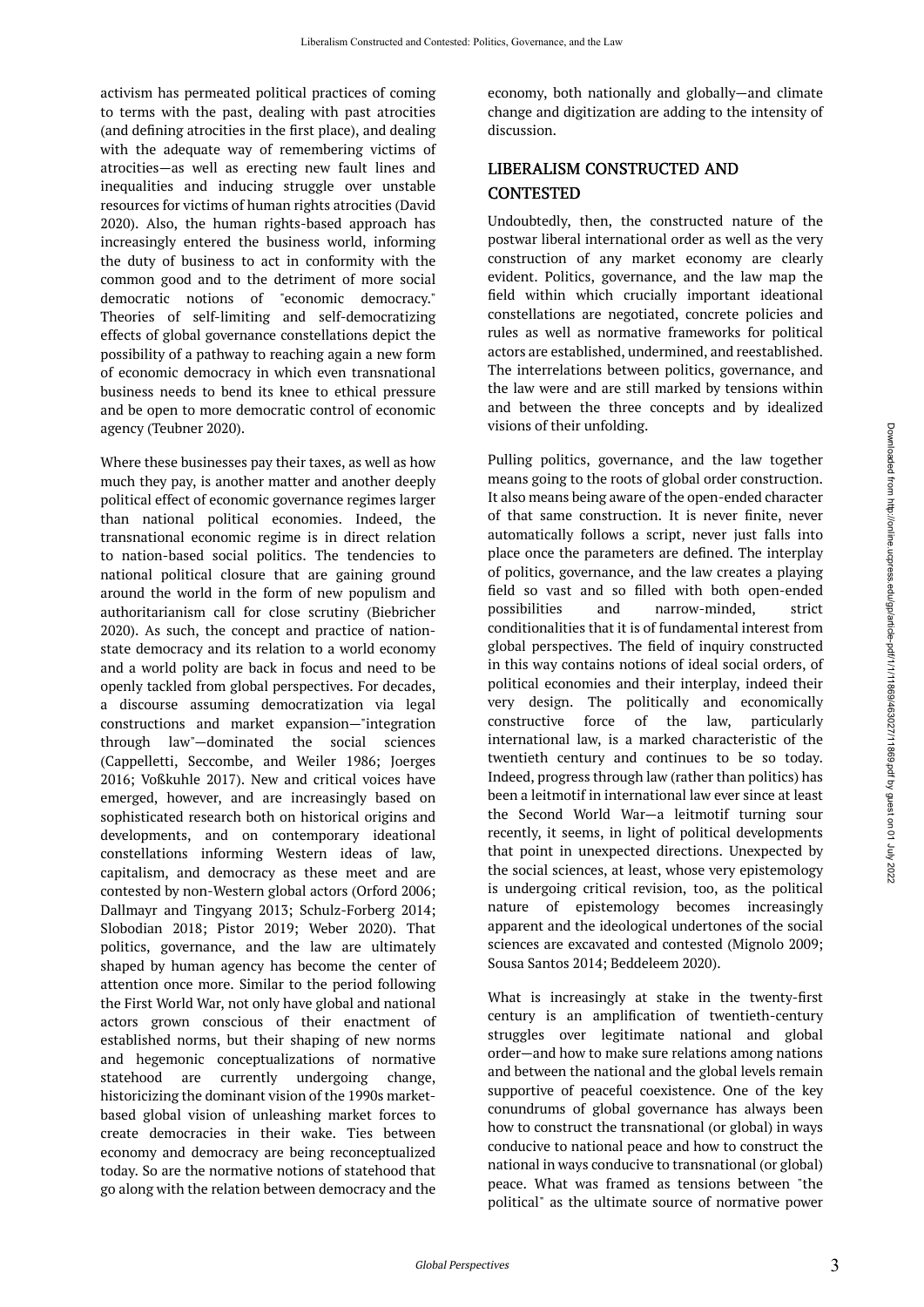(a concept often identified with the German jurist Carl Schmitt; see Balakrishnan 2000; Müller 2003; Kelly 2003) and "the law" as a value-based construction on which normative power is built and toward which all politics need to refer had reached a compromise in the postwar decades. Yet the semantics of normative concepts shaping global order were mostly from and about "the West," and the construction of international law and national constitutionalism on presupposed basic norms, such as human inviolability and human rights, increasingly unraveled, with former colonies moving toward their own normative orders and with the rise of non-Western powers such as China and religious influences that refrain from copying the liberal script into their constitutions and their constructions of legitimacy. Global governance, for a long time, was really Western governance. This is not an adequate approach for the twenty-first century, which is reshaping power constellations and ideational constellations very fast. A new and globally inclusive co-construction of the national and the transnational is underway.

Against the backdrop of the inescapable tensions between transnational and national spheres—which have co-determined, or even co-constructed, each other for roughly a century—the old twentiethcentury tension between legality and legitimacy is back on the agenda with full force. Alas, this tension arises in a much more complex global setting than seventy or fifty or even twenty-five years ago. The relations between politics, governance, and the law will play a decisive role in shaping a peaceful unfolding of the twenty-first century as the need for a new global sustainability becomes increasingly urgent, particularly in the face of tendencies to autocratic rule and lasting "states of emergency." When are nation-states shaped in a way conducive to global peace? And when are global relations shaped in a way conducive to national peace? What is the future of democracy in the twenty-first century? Will regional federations finally democratize, or will democracy continue to reside in nation-states? How will the concept of democracy change in order to accommodate increasing economic inequality and the challenges of climate change? How resilient are national democracies in the face of authoritarian challenges, and how shall national, regional, and global politics, governance, and law interact to work together peacefully, based on which kind of economic relations, and on which kind of practices promising a good society for all, not only for the affluent?

## THE STUDY OF POLITICS, GOVERNANCE, AND THE LAW FROM GLOBAL PERSPECTIVES

Contributions to Global Perspectives' section on politics, governance, and the law are invited to think broadly, innovatively, and deeply about the past, present, and future of the relations between the three concepts as well as implicated fields and issues. To begin with, we have focused on developing three broad research themes clustering around the concepts of neoliberalism, human rights, and economic constitutionalism.

Neoliberalism, in many ways, is a governance concept. Emerging at the tail end of interwar discussions on global order in the 1920s and 1930s, the concept defines not only how economies should run and be run, but also, really, how states should be organized to keep markets from doing harm and instead to bring out the best of what a market economy can do for society. Early neoliberalism had fleshed out a new agenda of liberalism conscious of its value core, its international compatibility, and its social responsibility as well as the limits thereof (Biebricher 2019; Schulz-Forberg 2019). As such, it took shape in the web of experts and policymakers clustering in and around the League of Nations (Walpen 2004; Mirowski and Plehwe 2009; Laqua 2011; Clavin 2013; Schulz-Forberg 2020).

A study of neoliberalism is, of course, crucial for our times as the concept is in heavy critical usage, and recent analyses have laid bare connections between neoliberal thought and right-wing libertarianism and racist undertones (Slobodian 2018, 2019), amounting to "folk neoliberalism" (Ban 2016). Coupling the concept with a historical understanding of its genesis and of the variations of (neo)liberalism is paramount to an understanding of today's discussions, which include global actors such as China, Russia, and the Latin American nations as well as South Africa in the history and present of neoliberalism. Both the content of the concept and the environment within which it was shaped and continues to be shaped—a transnational environment of knowledge and policymaking—need to be taken into account. Global Perspectives follows the dynamic research that is ongoing in the field of neoliberalism studies. The field widens and deepens constantly, yielding new and sophisticated insights. In our section, we will map this field and innovatively contribute to it.

Similarly, a second thematic cluster will be pursued initially, namely that of human rights and its many facets. Causing resistance in non-Western countries, human rights is today among the most fundamental concepts, one where deep contestations and quite fierce debates unfold (Hoffmann 2010; Jensen 2016; David 2020). These debates have strong political consequences. As human rights are coupled with the very basic norm of Western constitutionalism of the twentieth century—the concept of human dignity and human inviolability enshrined in constitutional orders—it is a moral concept as much as it is a legal one. As such, it is activated by a broad variety of actors, which, as a result, shape and change its meaning and application. The contestation of the meaning and origins of human rights challenges a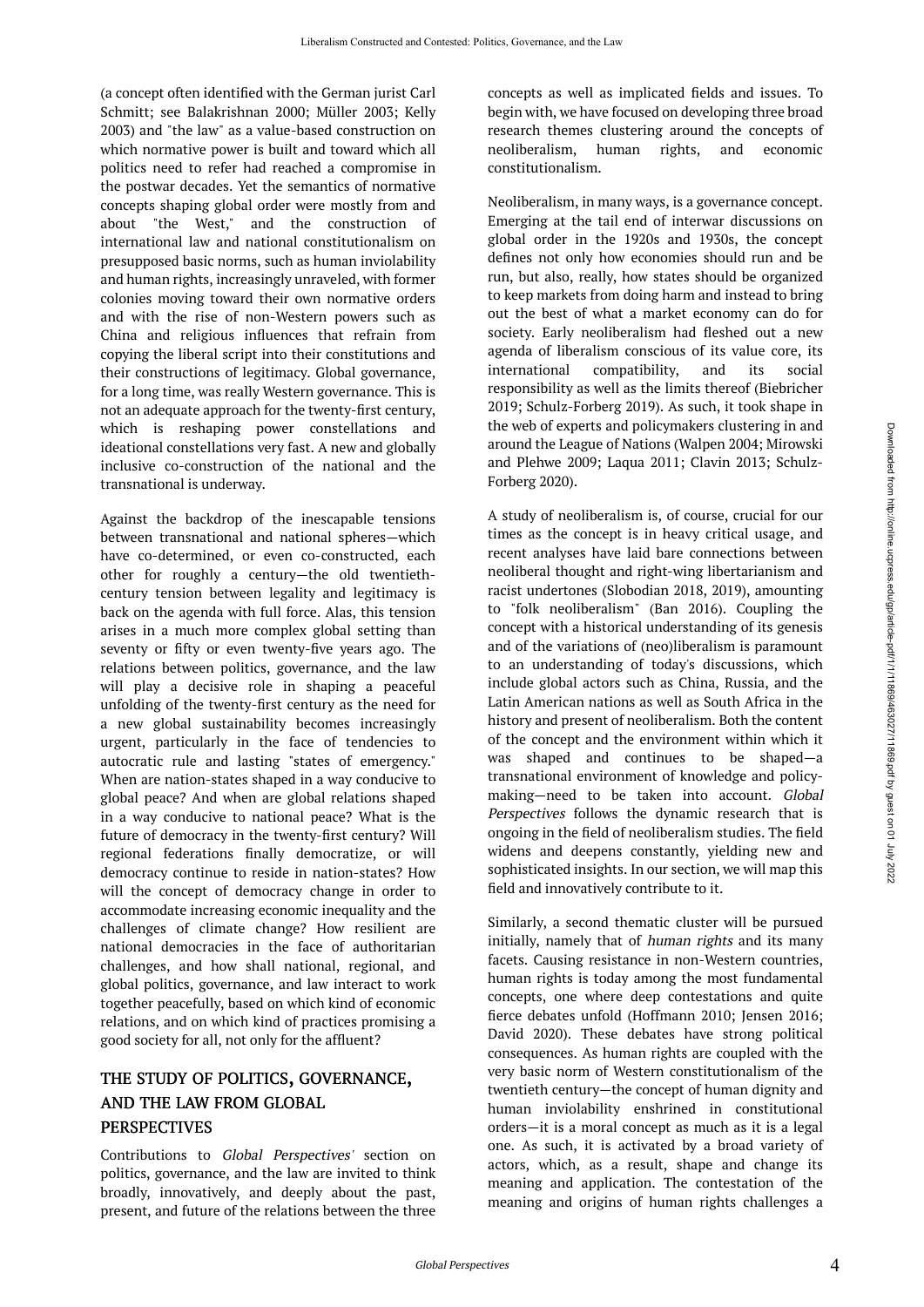dominant narrative that places human rights into a trajectory of successful secularization, a telos of rationalism and humanism (Koskenniemi, García-Salmones Rovira, and Amorosa 2017), particularly when inquiring into the effects of human rights on social inequality (Moyn 2018).

Thirdly, the concept of economic constitutionalism is developed as an initial field of research and counterposed to the concept of economic democracy. Both concepts were two sides of the same coin of liberal state design, the latter a social democratic variant of political liberalism and the former a transnational concept connected to early neoliberal and ordoliberal ideas. Economic constitutionalism is connected to the field of neoliberalism studies in many ways, as it also is to studies of varieties of capitalism—and it really is about varieties of (neo) liberalism. What neoliberals could agree upon was that economics should be somehow insulated as much as possible from politics. To avoid arbitrary economic policies and to root them in apolitical grounds, economics should be guarded by science more than anything else and enshrined in the rule of law at the very source of legitimacy: the constitution. How a constitutional order should be best designed became a matter of co-construction by national actors and transnational experts and organizations. From the interwar constitutional designs of the 1920s to the conditionalities of reconstructed constitutional orders following the end of the Cold War, such coconstruction of the national and the transnational order is among the core tasks of global governance.

With rising inequalities and new global challenges such as climate change and economic crises, the concept of economic constitutionalism is under scrutiny. Yet can there be a renaissance of economic democracy within liberal societies? If so, what will the new semantics of the concept be? It was of prime importance from the 1960s to the 1980s and the 1990s, and in some countries, like Sweden and Finland, it was even hegemonic. A return to practices from the dusk of the postwar boom period is highly unlikely. Can a new transnational form of economic democracy consolidate (Teubner 2020)? What might be the contours of a new progressive alternative? Intellectual analysis is sometimes short of constructive imagination, and prominent critical voices seem to call for turning back the clock to bring the European welfare state of the early 1970s back to life. In doing so, national closure was back in the debate (Streeck 2016). Reflections on progressive transnationalism are emerging, however (Klein 2020). Among the core questions that must be asked are the following: Can a transnational market regime allow for a democratic decision-making process about what kind of economy we should have? What is the relationship between the rule of law and democratically elected governments when the scope of decision-making power of an elected democratic government is effectively limited by transnational governance? The trinity of politics, governance, and the law is not without tensions: what are relevant new tensions that need to be tackled? Where and how did they emerge in the first place? On the level of production, should workers and employees co-decide what to produce? Are we moving back toward a policy practice in which the economy is more reined in—and is asked to address what exactly it is doing for society—than during the last decades, when the primary question was how we can change societies to fit the economy? Will the Green New Deal and wider global awareness of climate change have the effect of reintroducing more democracy (and not only regulations and standards) into economic practice? And what would the role of law be in this process?

Clearly, the field mapped by politics, governance, and the law touches upon more topics than the three fields just outlined. This is merely the beginning. Authors are encouraged to engage with Global Perspectives and make their voices and ideas heard to facilitate a truly global dialogue. Discussions of the political consequences of unequal epistemologies (always favoring the Global North); of all the complex implications of colonial heritage and the continuity of "coloniality" in the mind-set of public discourse, politics, and the social sciences; of the general rise of inequality within societies; of the Anthropocene and its political and legal implications; of the concept of the common good and what a good society might look like in the twenty-first century—all of those themes are of vital importance for a deeper understanding of the relations between politics, governance, and the law that we will have to meet head on. Let us begin.

#### AUTHOR BIOGRAPHY

Hagen Schulz-Forberg teaches modern global and European history and thought in the Department of Global Studies, Aarhus University.

Visit [https://pure.au.dk/portal/en/persons/hagen](https://pure.au.dk/portal/en/persons/hagen-schulzforberg(150b1f5b-9570-4dcd-8030-111f86fd1ad7).html)[schulzforberg\(150b1f5b-9570-4dcd-8030-111f86fd1a](https://pure.au.dk/portal/en/persons/hagen-schulzforberg(150b1f5b-9570-4dcd-8030-111f86fd1ad7).html) [d7\).html](https://pure.au.dk/portal/en/persons/hagen-schulzforberg(150b1f5b-9570-4dcd-8030-111f86fd1ad7).html) to see additional information.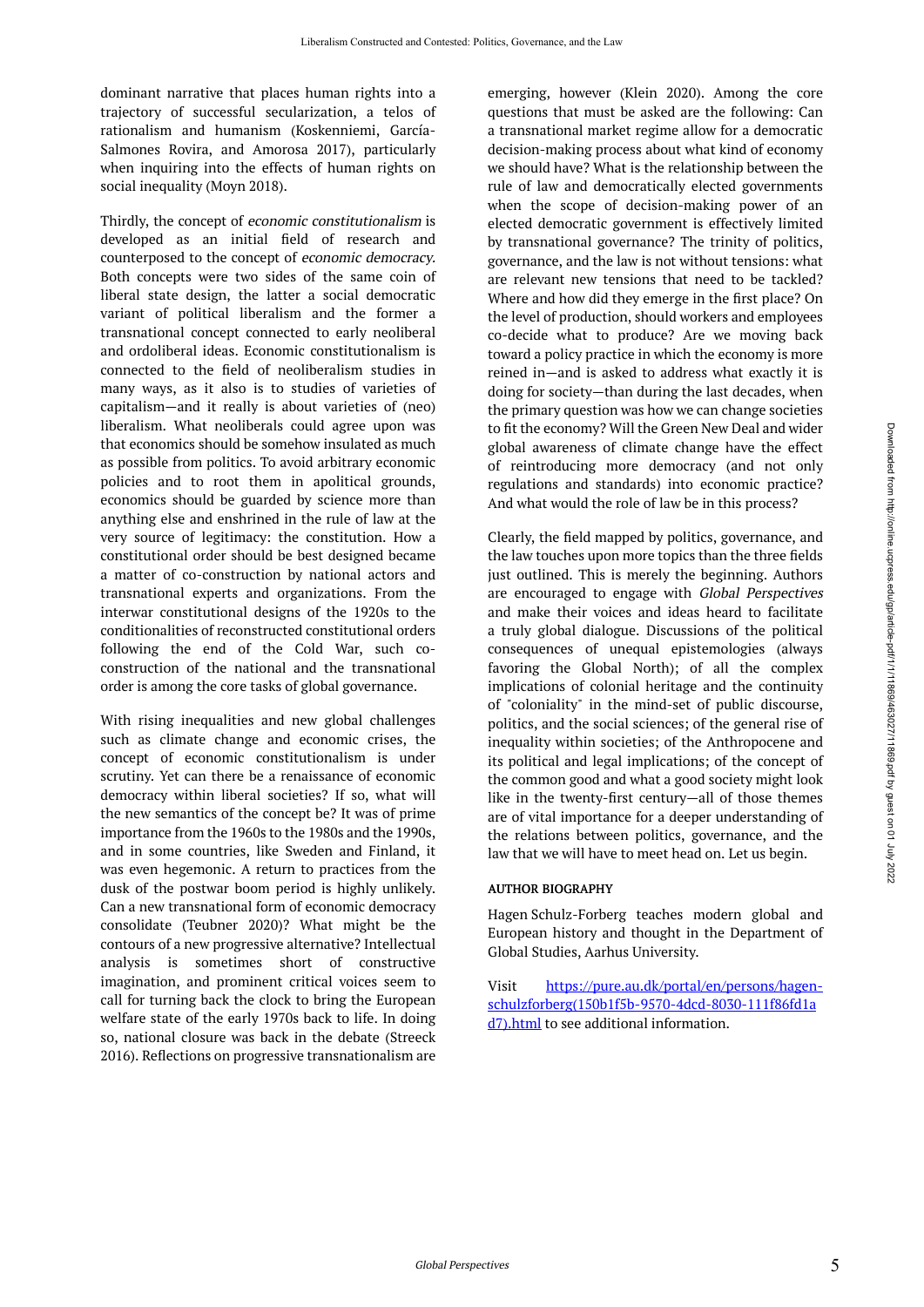# REFERENCES

Anghie, Anthony. 2005. Imperialism, Sovereignty and the Making of International Law. Cambridge: Cambridge University Press.

Balakrishnan, Gopal. 2000. The Enemy: An Intellectual Portrait of Carl Schmitt. London: Verso.

Ban, Cornel. 2016. Ruling Ideas: How Global Neoliberalism Goes Local. Oxford: Oxford University Press. [https://doi.org/10.1093/acprof:oso/9780190600](https://doi.org/10.1093/acprof:oso/9780190600389.001.0001) [389.001.0001.](https://doi.org/10.1093/acprof:oso/9780190600389.001.0001)

Beddeleem, Martin. 2020. "Recoding Liberalism. Philosophy and Sociology of Science against Planning." In Nine Lives of Neoliberalism, edited by Dieter Plehwe, Quinn Slobodian, and Philip Mirowski, 21–45. London: Verso.

Biebricher, Thomas. 2019. The Political Theory of Neoliberalism. Stanford, CA: Stanford University Press.

———. 2020. Neoliberalism and Authoritarianism. Global Perspectives.

Cappelletti, Mauro, Monica Seccombe, and Joseph H. Weiler, eds. 1986. Integration Through Law, Volume 1: Methods, Tools and Institutions, Book 1: A Political, Legal and Economic Overview. Berlin: DE GRUYTER. <https://doi.org/10.1515/9783110921540>.

Chakrabarty, Dipesh. 2000. Provincializing Europe. Princeton, NJ: Princeton University Press.

Chibber, Vivek. 2013. Postcolonial Theory and the Spectre of Capital. London: Verso.

Clavin, Patricia. 2013. Securing the World Economy: The Reinvention of the League of Nations. Oxford: Oxford University Press. [https://doi.org/10.1093/acpr](https://doi.org/10.1093/acprof:oso/9780199577934.001.0001) [of:oso/9780199577934.001.0001.](https://doi.org/10.1093/acprof:oso/9780199577934.001.0001)

Dallmayr, Fred, and Zhao Tingyang. 2013. Contemporary Chinese Political Thought: Debates and Perspectives. Lexington: University Press of Kentucky.

David, Lea. 2020. "Moral Remembrance and New Inequalities." Global Perspectives.

Diouf, Mamadou, ed. 2013. Tolerance, Democracy, and Sufis in Senegal. New York: Columbia University Press. <https://doi.org/10.7312/diou16262>.

Hoffmann, Stefan-Ludwig, ed. 2010. Human Rights in the Twentieth Century. Cambridge: Cambridge University Press. [https://doi.org/10.1017/cbo9780511](https://doi.org/10.1017/cbo9780511921667) [921667](https://doi.org/10.1017/cbo9780511921667).

Jensen, Steven L. B. 2016. The Making of International Human Rights: The 1960s, Decolonization, and the Reconstruction of Global Values. Cambridge: Cambridge University Press. [http](https://doi.org/10.1017/cbo9781316282571) [s://doi.org/10.1017/cbo9781316282571.](https://doi.org/10.1017/cbo9781316282571)

Joerges, Christian. 2016. "Integration through Law and the Crisis of Law in Europe's Emergency." In The End of the Eurocrats' Dream: Adjusting to European Diversity, edited by Damian Chalmers, Markus Jachtenfuchs, and Christian Joerges, 299–338. Oxford: Oxford University Press.

Kelly, Duncan. 2003. The State of the Political: Conceptions of Politics and the State in the Thought of Max Weber, Carl Schmitt and Franz Neumann. Oxford: British Academy. [https://doi.org/10.5871/bac](https://doi.org/10.5871/bacad/9780197262870.001.0001) [ad/9780197262870.001.0001](https://doi.org/10.5871/bacad/9780197262870.001.0001).

Klein, Steven. 2020. "The Power of Money: Critical Theory, Capitalism, and the Politics of Debt." Constellations, January. [https://doi.org/10.1111/146](https://doi.org/10.1111/1467-8675.12448) [7-8675.12448](https://doi.org/10.1111/1467-8675.12448).

Koskenniemi, Martti. 2004. The Gentle Civilizer of Nations: The Rise and Fall of International Law, 1870-1960. Cambridge: Cambridge University Press.

Koskenniemi, Martti, Mónica García-Salmones Rovira, and Paolo Amorosa, eds. 2017. International Law and Religion: Historical and Contemporary Perspectives. Oxford Scholarship Online. Oxford: Oxford University Press. [https://doi.org/10.1093/oso/](https://doi.org/10.1093/oso/9780198805878.001.0001) [9780198805878.001.0001](https://doi.org/10.1093/oso/9780198805878.001.0001).

Laqua, Daniel, ed. 2011. Internationalism Reconfigured: Transnational Ideas and Movements between the World Wars. London: Bloomsbury.

Mazower, Mark. 2012. Governing the World: The Rise and Fall of an Idea. London: Penguin.

Mbembe, Achille. 2017. Critique of Black Reason. Translated by Laurent Dubois. Durham, NC: Duke University Press. [https://doi.org/10.1215/9780822373](https://doi.org/10.1215/9780822373230) [230.](https://doi.org/10.1215/9780822373230)

Mignolo, Walter D. 2009. "Epistemic Disobedience, Independent Thought and Decolonial Freedom." Theory, Culture & Society 26 (7–8): 159–81. [https://d](https://doi.org/10.1177/0263276409349275) [oi.org/10.1177/0263276409349275](https://doi.org/10.1177/0263276409349275).